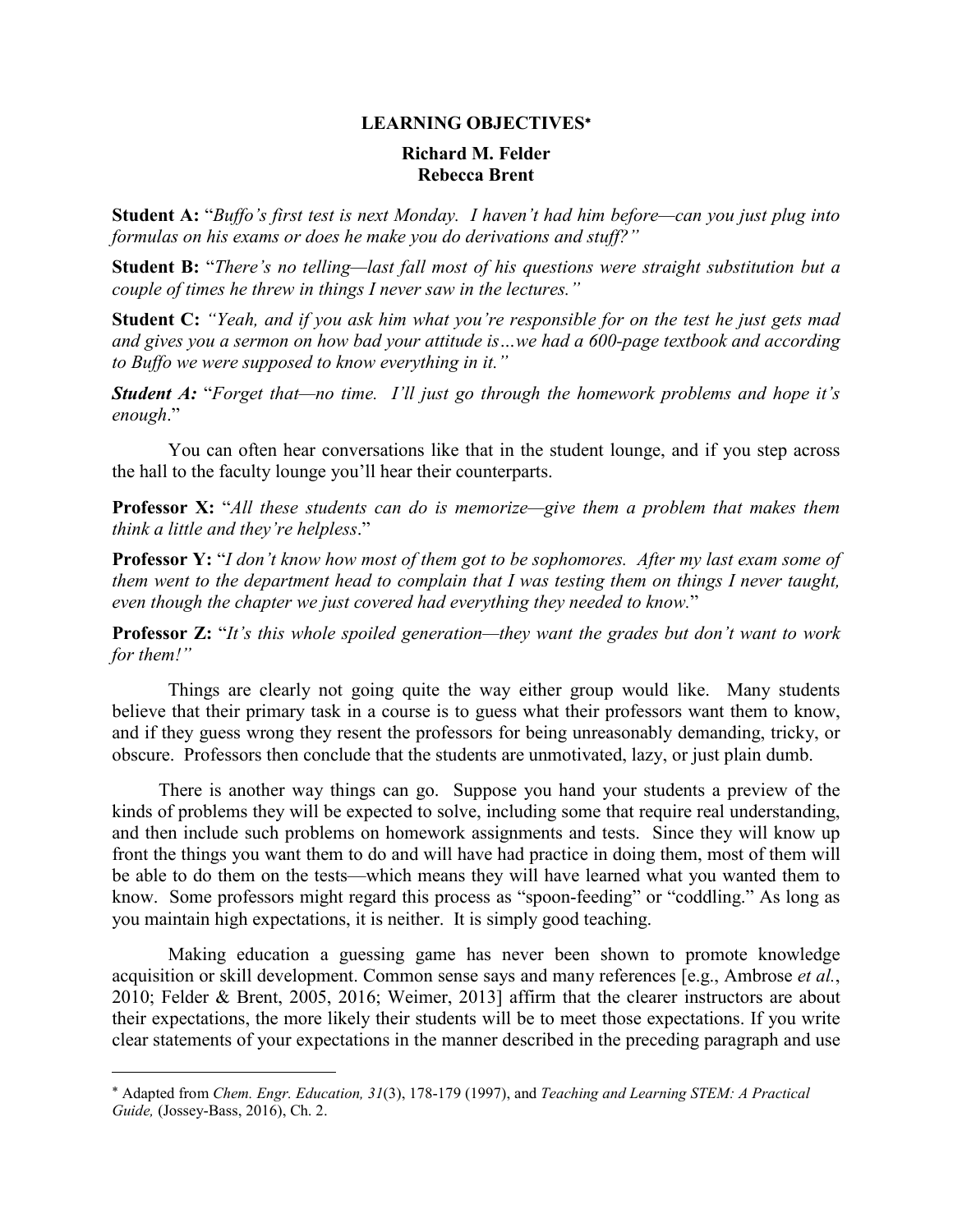them appropriately, your course will be in *constructive alignment* [Biggs, 1999] with lessons, you will get few complaints about the tests being unfair, even from students who did poorly. Most importantly, many more students who are capable of succeeding as STEM professionals will be able to meet your expectations, especially those that require high-level thinking and will be able to meet<br>problem-solving skills. r course will be in *constru*<br>ents, and tests all pointing<br>aints about the tests being<br>more students who are ca class activities, assignments, and tests all pointing toward the same knowledge and skills, and

## **Learning objectives**

 An effective way to communicate your expectations is by giving your students *learning objectives.* A learning objective is a statement of an action (task) students should be able to perform if they have learned something the instructor wanted them to learn. An objective must meet two criteria to be acceptable: the action it specifies should be *observable* (the instructor should be able to observe either the students doing it or the results of their having done it), and An effective way to communicate your expectations is by giving your students *l* bjectives. A learning objective is a statement of an action (task) students should be erform if they have learned something the instructor w them uppropriately, your course will be in *constructive* alignment (Biggs, 1999) with lessons activities, assignments, and tests heli punifir, even from sultants. who did porty, who stay that the tests hening their correl *clear* (the students should understand it well enough to judge whether or not they can do it).

A learning objective has one of the following stems:

- *At the end of this [course, chapter, week, lecture], you* (or "the student") *should be able to \*\*\**
- *To do well on the next exam, you should be able to \*\*\**

 where \*\*\* is a phrase that begins with an action verb (e.g., *list, calculate*, *solve*, *estimate*, *describe*, *explain*, *predict*, *model*, *design*, *optimize*,…). Here are some examples of phrases that *n, predict, model, design, optimize,...).* Here stem of a learning objective, grouped in six cuire\*:<br>quire\*:<br>ng (repeating verbatim): *list* [the first ten might follow the stem of a learning objective, grouped in six categories according to the levels of thinking they require\*:

- 1. **Remembering** (repeating verbatim): *list* [the first ten alkanes]; *state* [the steps in the procedure for calibrating a gas chromatograph].
- calibrating a gas chromatograph].<br> **ng** (demonstrating understanding<br>
ncept of vapor pressure]; *interpret* 2. **Understanding** (demonstrating understanding of terms and concepts): *explain* [in your own words the concept of vapor pressure]; *interpret* [the output from an ASPEN simulation].
- 3. **Applying** (applying learned information to solve a problem): *calculate* [the probability that **Applying** (applying learned information to two sample means will differ by more than  $\sharp$  state for *P*, *T*, or  $\hat{V}$  from given values of the **Analyzing** (breaking things down into their two sample means will differ by more than 5%]; *solve* [the compressibility factor equation of state for *P*, *T*, or  $\hat{V}$  from given values of the other two].
- 4. **Analyzing** (breaking things down into their elements, formulating theoretical explanations of observed phenomena): *derive* [Poiseuille's law for laminar Newtonian flow from a force I phenomena): *derive* [Poiseuille's law; *explain* [why we feel warm in 70 $^{\circ}$ F air *a* **ing** (choosing from among alternatives *determine* [which of the given heat exc balance]; *explain* [why we feel warm in  $70^{\circ}$ F air and cold in  $70^{\circ}$ F water].
- 5. **Evaluating** (choosing from among alternatives and justifying the choice using specified criteria): *determine* [which of the given heat exchanger configurations is better, and explain your reasoning]; *select* [from among available options for expanding production capacity, and justify your choice].
- 6. **Creating** (creating or designing something new to the creator, combining elements in novel ways)**:** *formulate* [a model-based alternative to a specified PID controller design]; *make up* [a homework problem involving material covered in class this week].

 [Bloom & Krathwohl, 1956; Anderson & Krathwohl, 2001], which we will shortly describe. The last three \* The six given categories are the levels of the cognitive domain of *Bloom's Taxonomy of Educational Objectives* categories—analyzing, evaluating, and creating—are often referred to as the *higher level thinking skills.*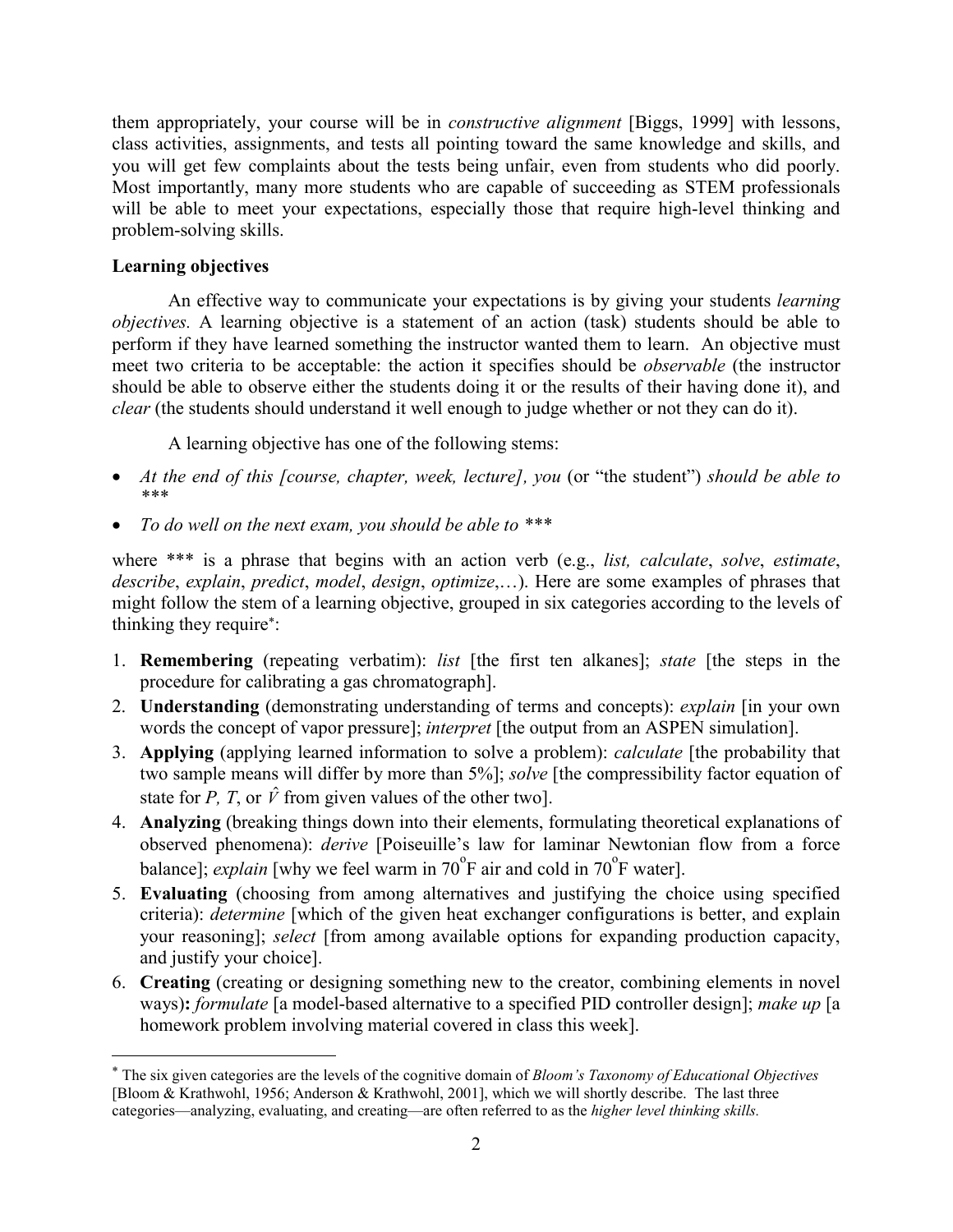### **The forbidden four verbs**

There are an uncountable number of acceptable action verbs that may begin learning objectives, but some verbs violate the rule that the action specified in an objective must be observable. Here are four such verbs, which we refer to as the *forbidden four:* 

> **The forbidden four verbs in learning objectives** …the student will **know… learn… understand… appreciate…**

 Those actions are important learning goals for instructors to have, but they are not observable and so should never be used in learning objectives. You can't directly see a student understanding a concept or method, for example; to determine whether or not she does, you how well she did it. That task would be a learning objective that addresses your goal of erstanding<br>ld have to<br>well she would have to ask her to carry out an observable task that reflects her understanding and evaluate understanding.

### **When is an objective clear?**

 We said that to be useful, an objective should be observable (to the instructor) and clear look at the objective after the instructor has covered the type of task specified and (to most students in the class). Observable is easy—you can look at a verb and tell immediately whether an instructor could see a student doing it or see the results of the students having done it. Clear is another story—whether an objective is clear to students depends on how well the instructor taught them how to do the specified task and how well the students understood what they were taught. We're going to suppose that the students are going to has given the students illustrative examples of how to do it and a reasonable amount of practice in doing it in class activities and/or assignments, and the students did a reasonable amount of studying. We'll declare that if all of those conditions are satisfied, the objective is *probably* clear, and that's as far as we can go.

### **Bloom's Taxonomy**

 In the 1950s, Benjamin Bloom of the University of Chicago and colleagues of his demands they placed on students [Bloom & Krathwohl, 1956]. The categories fell into three formulated categories of learning objectives that varied in the difficulty and complexity of the interests, attitudes, and levels of appreciation), and *psychomotor* (tasks involving physical different *domains*: *cognitive* (thinking-related tasks involving knowledge, conceptual understanding, and thinking skills), *affective* (emotion-related tasks involving activity such as clinical procedures and operation of equipment). The six categories in the cognitive domain were reordered and relabeled in 2001 [Anderson & Krathwohl, 2001]. Figure 1 shows the result.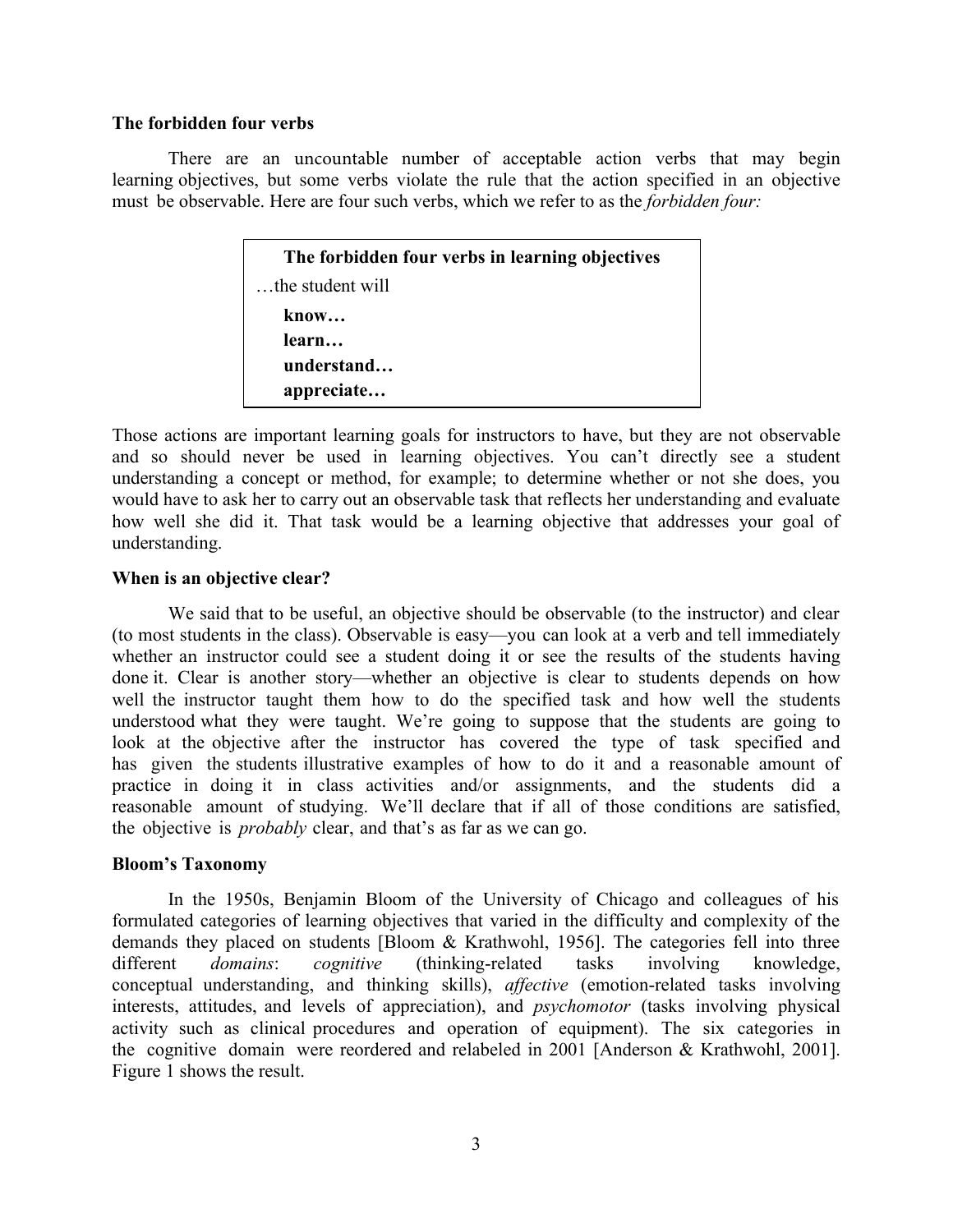

**Why write objectives?** Well-formulated learning objectives provide a basis for:

- *Planning content*. Identify and delete obsolete or extraneous course material (doesn't match any of instructor's learning objectives). Make sure all Bloom levels are being addressed (especially higher ones). Minimize time spent in class on low-level material.
- Avoid teaching one thing and testing on something else. Help assure that adequate practice and one thing<br>vided on high<br>*udy guides Getting constructive alignment* (Biggs, 1999) *among lectures, activities, assignments, and exams*. feedback is provided on high-level skills before the skills are assessed.
- *Constituting study guides for exams*. If you don't give objectives to the students, they have to guess what you think is important for them to know, a skill that has never been shown to correlate *meeting the objectives will do so*. A sample study guide for a midterm exam in an introductory chemical engineering course is shown in Table 1. er been shown to<br>1, they will neve<br>5 that students ca<br>n exam in an intr with learning. If you give all of your objectives to the students on Day 1, they will never look at them again. *Giving objectives as study guides maximizes the chances that students capable of*
- *Telling faculty colleagues what they can expect students who pass this course to be able to do*. for the first time, teachers of follow-on courses, curriculum planning committees, and Provide invaluable information about course content to instructors preparing to teach the course accreditation coordinators.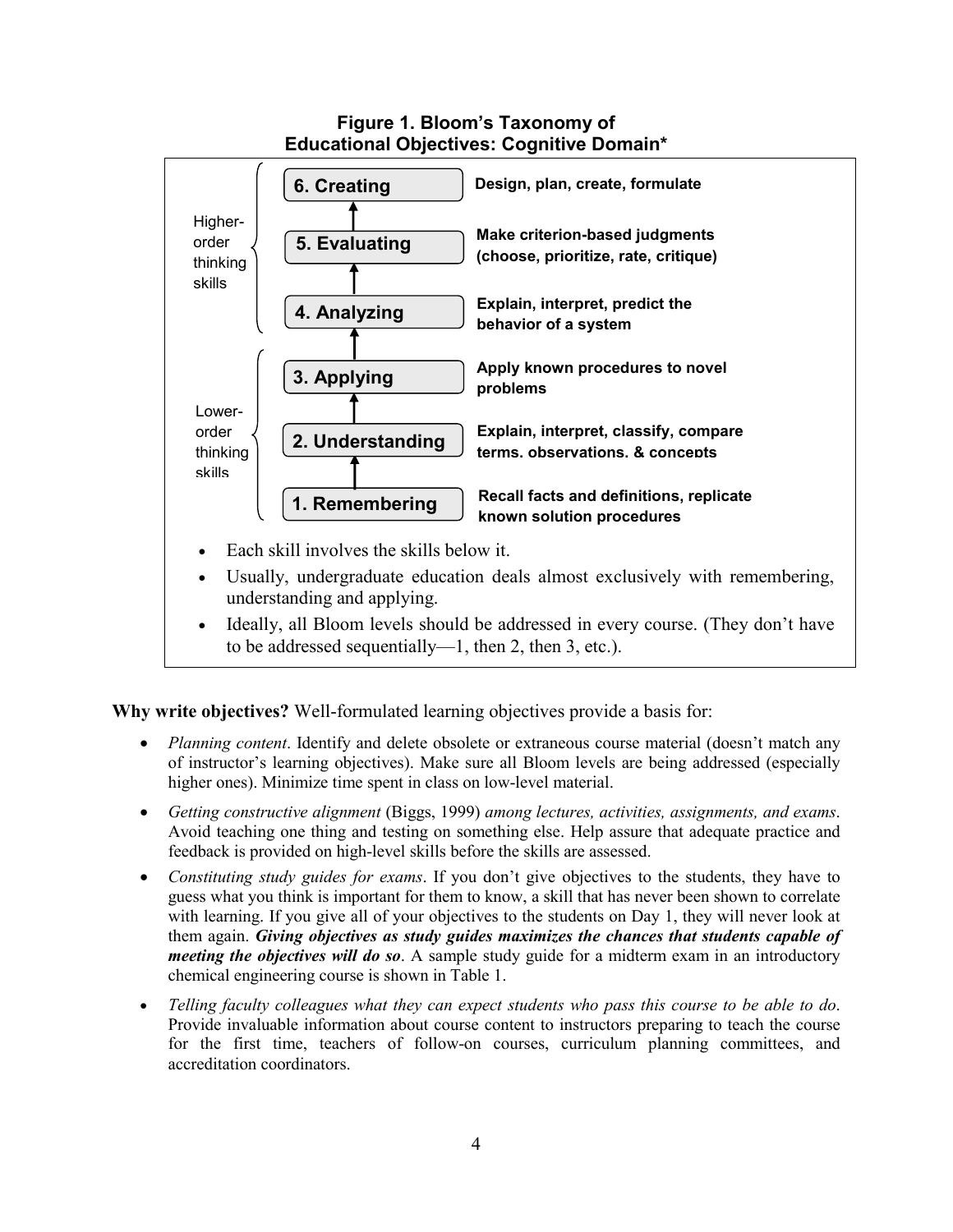In order to do well on the next test, you should be able to do the following:

- 1. Explain in your own words the terms *separation process, distillation, absorption, scrubbing, extraction, crystallization, adsorption*, and *leaching*. (What are they and how do they work?)
- 2. Sketch a phase diagram (*P* vs. *T*) for a single species and label the regions (solid, liquid, vapor, gas). Explain the difference between a vapor and a gas. Use the phase diagram to define (a) the vapor pressure at a specified temperature, (b) the boiling point at a specified pressure, (c) the normal boiling the triple point, (h) the critical temperature and pressure. Explain how the melting and boiling point Explain the difference between a vapor and a gas. Use the phase diagram to define (a) the vapor pressure at a specified temperature, (b) the boiling point at a specified pressure, (c) the normal boiling point, (d) the mel **Table 1. Illustrative Study Guide<sup>\*</sup><br>
Table 1. Illustrative Study Guide<sup>\*</sup><br>
to do well on the next test, you should be able to do the following:<br>
tim in your own words the terms** *separation process***,** *distillation***,** *abs* point, (d) the melting point at a specified pressure, (e) the sublimation point at a specified pressure, (f) constant) as a specified path on the diagram is followed.
- 3. Estimate the vapor pressure of a pure substance at a specified temperature or the boiling point at a specified pressure using (a) the Antoine equation, (b) the Cox chart, (c) the Clausius-Clapeyron Estimate the vapor pressure of a pure substance at a specified temperature or the boiling point at a specified pressure using (a) the Antoine equation, (b) the Cox chart, (c) the Clausius-Clapeyron equation and vapor press equation and vapor pressures at two specified temperatures, (d) Table B.3 for water.
- 4. Use data in the text to speculate on whether distillation and/or crystallization might be a reasonable **need to confirm your speculation.**
- rule to determine the number of degrees of freedom for a multicomponent multiphase system at equilibrium, and state the meaning of the value you calculate in terms of the system's intensive variables. Identify a feasible set of intensive variables to specify that will enable the remaining rule to determine the number of degrees of freedom for a multicomponent multiphase system at equilibrium, and state the meaning of the value you calculate in terms of the system's intensive variables. Identify a feasible s 5. Distinguish between intensive and extensive variables, giving examples of each. Use the Gibbs phase intensive variables to be calculated.
- *superheat*, and *relative saturation*. Explain the following statement (or a similar one) from a weather report in terms a first-year engineering student could understand: "The temperature is 75°F, explain in your own words the terms *saturated vapor, superheated vapor, dew point, degrees of barometric pressure is 29.87 inches of mercury and falling, the relative humidity is 50%, and the dew point is 54o F*."
- 7. Given an equilibrium gas-liquid system with a single condensable component (A) and liquid A present, a correlation for  $p_A^*(T)$ , and any two of the variables  $y_A$  (mole fraction of A(v) in the gas phase), temperature, and total pressure, calculate the third variable using Raoult's law.
- correlation for  $p_A^*(T)$ , and any two of the variables  $y_A$  (mole fraction of A), temperature, total 8. Given a mixture of a single condensable vapor, A, and one or more noncondensable gases, a pressure, dew point, degrees of superheat, and relative, molal, absolute, and percentage saturation (or humidity), use Raoult's law for a single condensable species to calculate the remaining variables.
- dew point, relative saturation or humidity, degrees of superheat, etc.), draw and label the flowchart, carry out the degree-of-freedom analysis, and perform the required calculations. **After completing calculated and what would be measured in a real process. Include any assumptions made in the** 9. For a process system that involves a gas phase containing a single condensable component and specified or requested values of feed or product stream saturation parameters (temperature, pressure, **your analysis, identify as many possible reasons as you can for discrepancies between what you calculation.**

 $\overline{a}$ 

<sup>\*</sup> Higher-level objectives in boldface.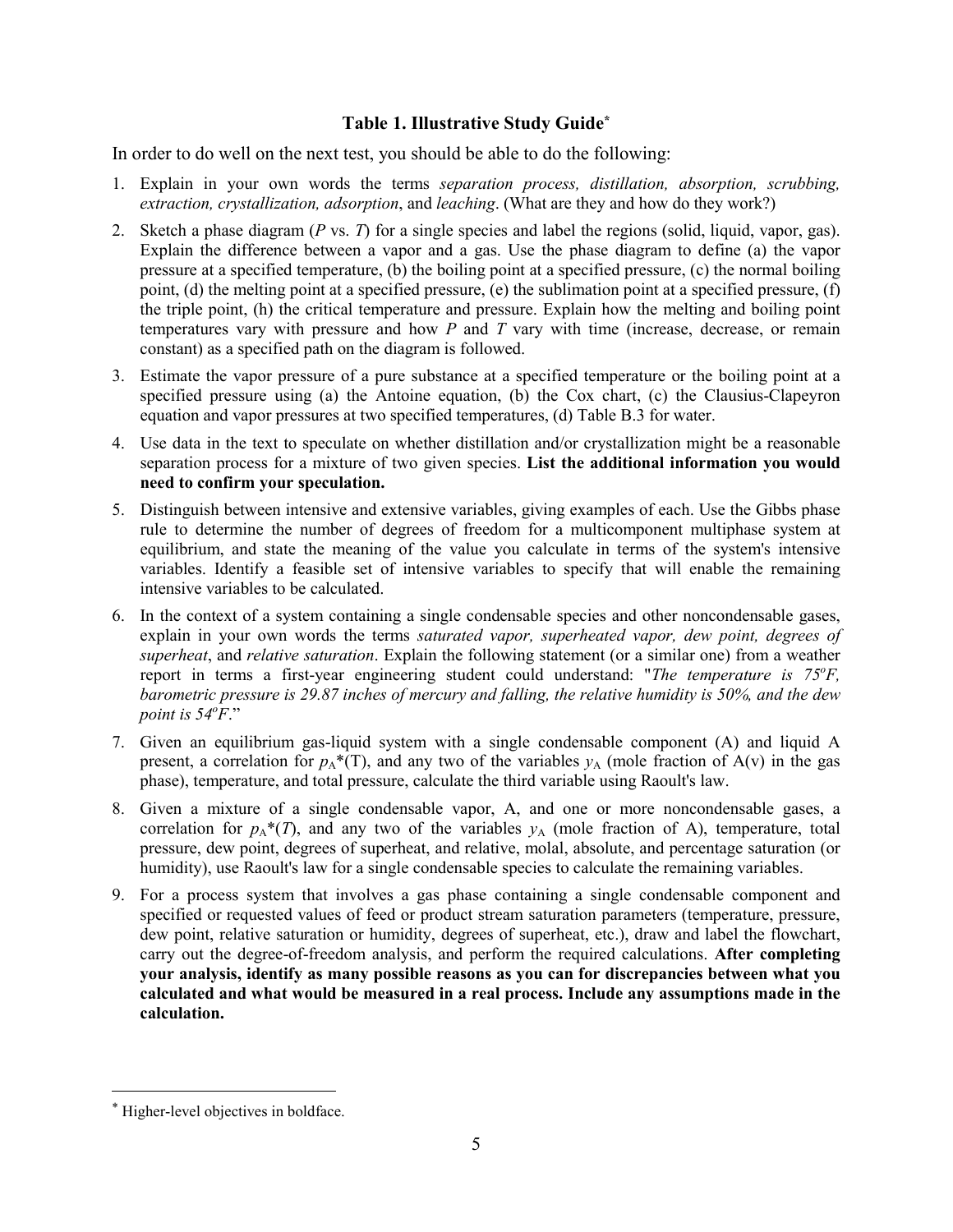- 10. Explain the meaning of the term "ideal solution behavior" in the context of a liquid mixture of several any of the variables *T, P, x*A, or *y*<sup>A</sup> (temperature, pressure, and mole fractions of A in the liquid and of the term "ideal solution behavior" in the context of a lid<br>ite and clearly explain the formulas for Raoult's law and<br>a each correlation is most likely to be accurate, and apply<br> $T$ ,  $P$ ,  $x_A$ , or  $y_A$  (temperature, pre volatile species. Write and clearly explain the formulas for Raoult's law and Henry's law, state the conditions for which each correlation is most likely to be accurate, and apply each one to determine gas phases) from given values of the other three.
- condensable species, and the difference between vaporization and boiling. Use Raoult's law to a specified pressure (or temperature), and the composition of the first bubble that forms, (b) the dew amount (moles) and composition (component mole fractions) at a given temperature and pressure is a liquid, a gas, or a gas-liquid mixture, and if the latter, the amounts and compositions of each phase, condensable species, and the difference between vaporization and boiling. Use Raoult's law t<br>determine (a) the bubble point temperature (or pressure) of a liquid mixture of known composition a<br>a specified pressure (or tem **Table 1 (cont'd)**<br>
10. Explain the meaning of the term "ideal solution behavior" in the context of a liquid<br>
coludions for which each correlation is most likely to be accurate, and apply eac<br>
conditions for which each co 11. Explain in your own words the terms *bubble point, boiling point*, and *dew point* of a mixture of determine (a) the bubble point temperature (or pressure) of a liquid mixture of known composition at point temperature (or pressure) of a vapor mixture of known composition at a specified pressure (or temperature), and the composition of the first liquid drop that forms, (c) whether a mixture of known (d) the boiling point temperature of liquid mixture of known composition at a specified total pressure.
- 12. Use a *Txy* or *Pxy* diagram to determine bubble and dew point temperatures and pressures, compositions and relative amounts of each phase in a two-phase mixture, and the effects of varying how the diagrams are constructed for mixtures of components that obey Raoult's law. Construct a 13. For a process system that involves liquid and gas streams in equilibrium and vapor-liquid equilibrium and vapor-liquid equilibrium temperature and pressure on bubble points, dew points, and phase amounts and compositions. Outline diagram using a spreadsheet.
- relations for distributed components, draw and label the flowchart, carry out the degree-of-freedom analysis, and perform the required calculations.
- temperature below the saturation point. Perform material and energy balance calculations on a 14. Explain in your own words the terms *solubility of a solid in a liquid*, *saturated solution*, and *hydrated salt*. Given solubility data, determine the saturation temperature of a feed solution of given composition and the quantity of solid crystals that precipitate if the solution is cooled to a specified crystallizer, and identify sources of error in your calculation.
- estimate to be accurate. Give several practical applications of these phenomena. Identify sources of 15. Given a liquid solution of a nonvolatile solute, estimate the solvent vapor pressure lowering, the boiling point elevation, and the freezing point depression, and list the assumptions required for your error in your calculation.
- 16. **Given the description of a familiar phenomenon involving more than one phase, explain it in terms of concepts discussed in this chapter. Given an explanation of such a phenomenon, evaluate its scientific soundness.**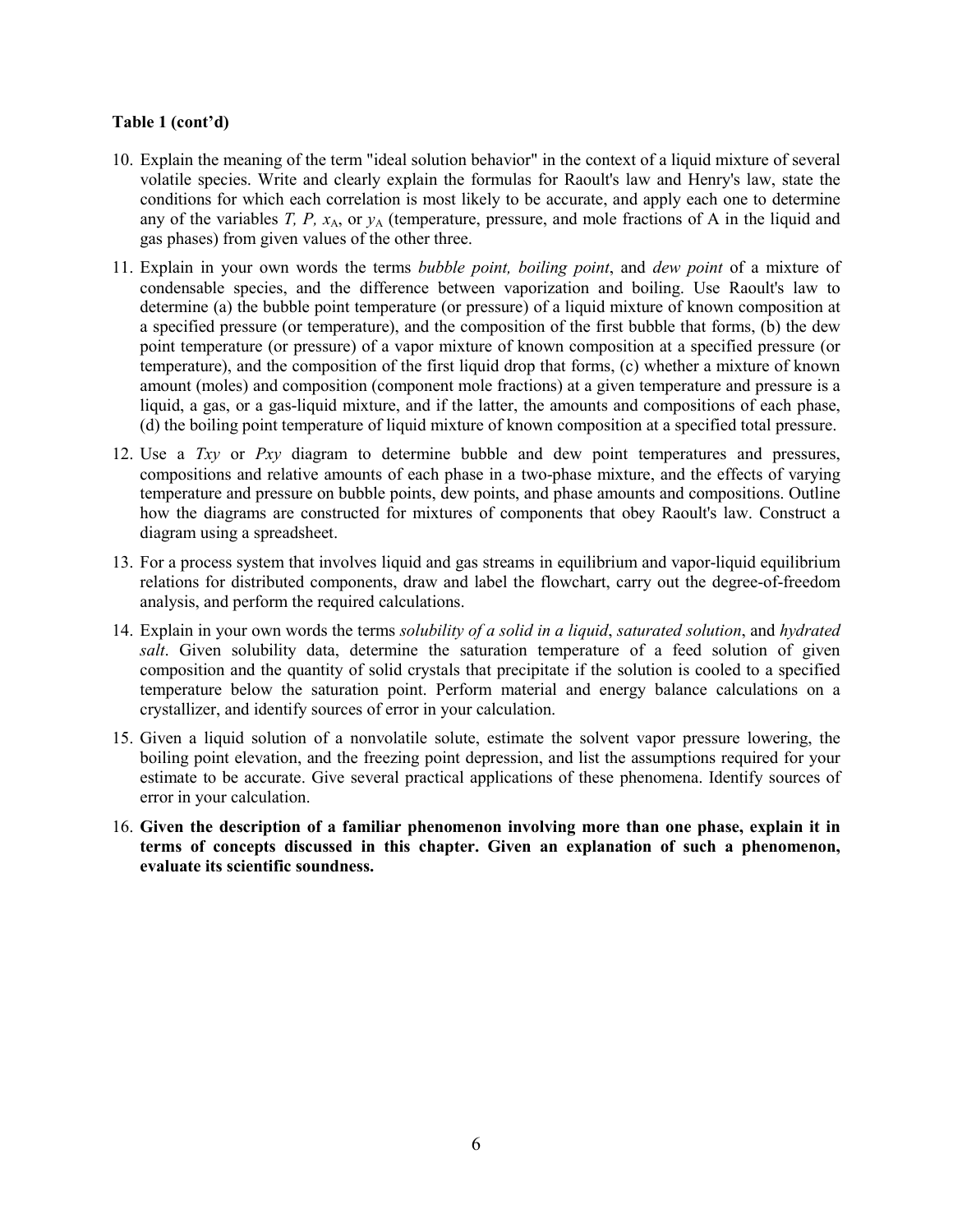## **Tips on writing objectives**

- *Try to write learning objectives for every topic in every course you teach*. Take a gradual *Go for clarity to write learning objectives for every topic in every course you teach. Take a gradual approach, however—you don't have to write them all in a single course offering.<br> Go <i>for clarity and observability* approach, however—you don't have to write them all in a single course offering.
- *clear* to the students and *observable* by the instructor. For an objective to be considered means and I can do it" or "No, I can't do that—and I'd better learn how before the to the students and<br>, students should be<br>
is and I can do it" clear, students should be able to read it and say with confidence, "Yes, I know what that exam." Avoid the forbidden four verbs.
- Include some *objectives at the levels of analyzing, evaluating and creating.* They are not write them you probably won't, and if you don't, you'll lower the chances of your every course you teach, but it's a good idea to make sure all three are addressed in several that hard to write, even in undergraduate courses, but if you don't consciously set out to write them you probably won't, and if you don't, you'll lower the chances of your<br>students developing skills at those levels. You don't have to address all three levels in every course you teach, but it's a good idea to make sure all three are addressed in se<br>courses distributed throughout the curriculum (not just concentrated in the last year).
- *Strive for constructive alignment by using your objectives to guide your construction of lectures, in-class activities, assignments, and exams.*
- bears repeating: giving study guides is one of the most powerful techniques you can use *Share your objectives with students as study guides for exams.* We said it before, but it to facilitate your students' mastery of targeted skills, especially high-level skills.

To take a multiple-choice quiz on the content of this tutorial with immediate feedback on correct and incorrect responses, go back to the page from which you linked to the tutorial (under the "Introduction to Lea[rning Objectives" tab on your browser\) and click on the link to "Learning Objectives Quiz.](https://www.engr.ncsu.edu/stem-resources/legacy-articles/education/learning-objectives-intro/)"